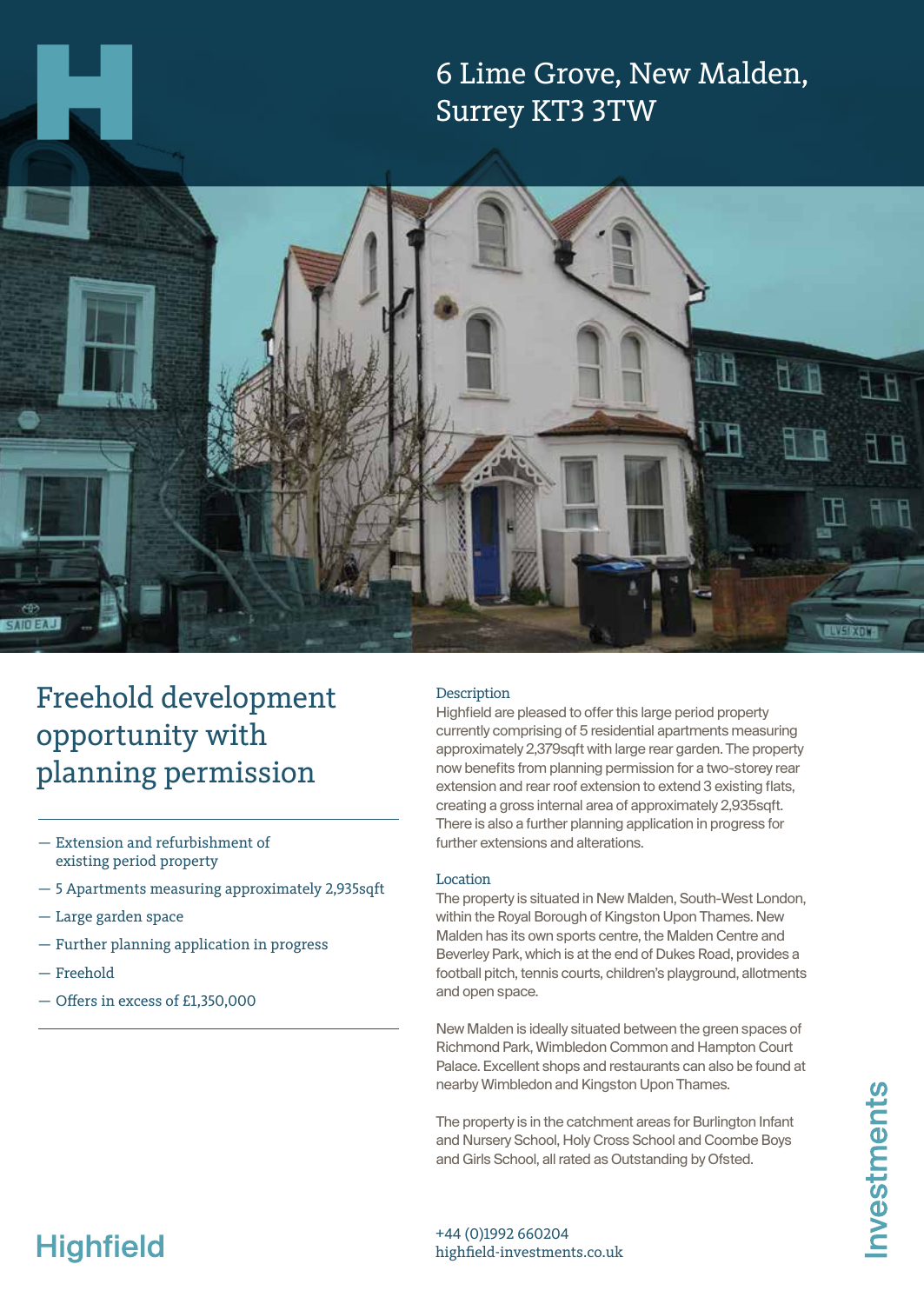# 6 Lime Grove, New Malden, Surrey KT3 3TW Surrey

# Rear garden



### Existing schedule

| Unit | Floor  | <b>Beds</b> | m <sup>2</sup> | ft <sup>2</sup> |
|------|--------|-------------|----------------|-----------------|
|      | Ground |             | 55             | 592             |
| ◠    | Ground | studio      | 35             | 376             |
| 3    | First  |             | 43             | 462             |
| 4    | First  |             | 35             | 376             |
| 5    | Second |             | 55             | 592             |
|      |        |             | 223            | 2398            |

### Proposed schedule

|                                        |        |                                       | 223            | 2398            |
|----------------------------------------|--------|---------------------------------------|----------------|-----------------|
| Proposed schedule                      |        |                                       |                |                 |
| Unit                                   | Floor  | <b>Beds</b>                           | m <sup>2</sup> | ft <sup>2</sup> |
|                                        | Ground |                                       | 51             | 548             |
| $\overline{2}$                         | Ground | $\overline{2}$                        | 55.5           | 597             |
| 3                                      | First  | $\overline{2}$                        | 65             | 699             |
| 4                                      | First  |                                       | 35             | 376             |
| $\overline{5}$                         | Second | $\overline{2}$                        | 67.8           | 729             |
|                                        |        |                                       | 274.3          | 2949            |
|                                        |        |                                       |                |                 |
|                                        |        |                                       |                |                 |
|                                        |        |                                       |                |                 |
|                                        |        |                                       |                |                 |
|                                        |        |                                       |                |                 |
| Sam Murphy<br>01992 660204             |        | Sam Bacon                             | 01992 660204   |                 |
| sam.murphy@highfield-investments.co.uk |        | sam.bacon@highfield-investments.co.uk |                |                 |

Sam Murphy 01992 660204 Sam Murphy 01992 660204<br>sam.murphy@highfield-investments.co.uk Please note the information provided by Highfield Investments London Limited, trading as Highfield Investments has been given in good faith, however all parties must undertake their own due diligence to satisfy themselves in regards to accuracy. Limited, trading as Highfield Investments has been given in good faith, however all parties must undertake their own due diligence to satisfy